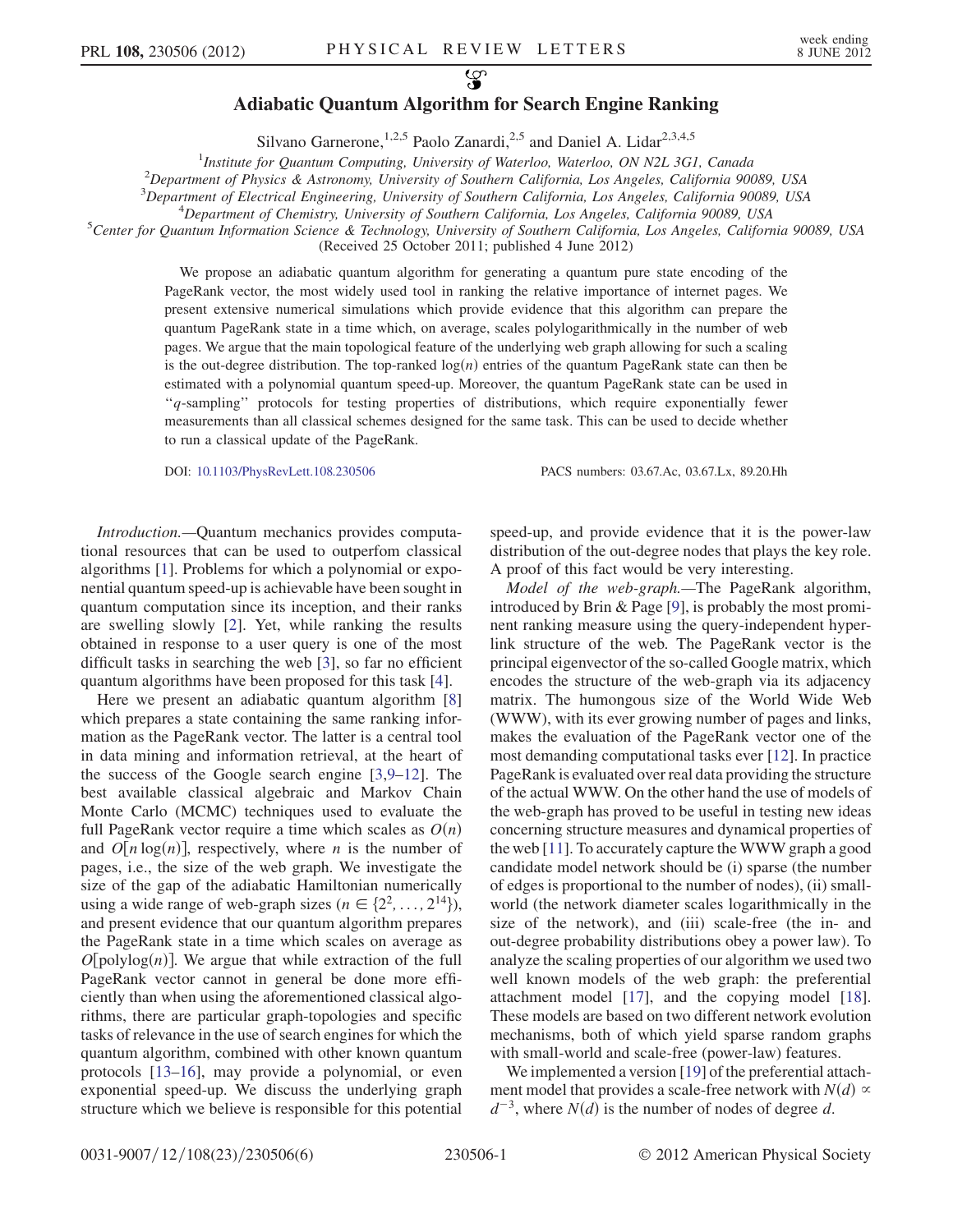The copying model [[18](#page-4-11)] improves upon the preferential attachment model by exploiting only local structure to generate a power-law degree distribution, and by providing for random graphs with  $N(d) \propto d^{(2-p)/(1-p)}$ , where p is a probability [20] probability [[20\]](#page-4-13).

Google matrix and PageRank.—PageRank can be seen as the stationary distribution of a random walker on the web graph, which spends its time on each page in proportion to the relative importance of that page [[10](#page-4-14)].

To model this define the transition matrix  $P_1$  associated with the adjacency matrix A of the graph

$$
P_1(i, j) = \begin{cases} 1/d(i) & \text{if } (i, j) \text{ is an edge of } A; \\ 0 & \text{else,} \end{cases}
$$
 (1)

where  $d(i)$  is the out-degree of the *i*th node.

Since the out-degree of a node might be 0, a walker that follows only links can become trapped in a node with no out-links. Equivalently, if  $P_1$  has a row of all 0's then it is not stochastic. To overcome this problem one modifies  $P_1$ by replacing every zero row with the vector  $\vec{e}/n$  whose entries are all  $1/n$ . Call this new stochastic matrix  $P_2$ . However, there is still the possibility of ''importance sinks," meaning subgraphs with in-links but no out-links, i.e.,  $P_2$  needs to be made irreducible [\[21\]](#page-4-15). To accomplish this one defines the Google matrix G as

$$
G := \alpha P_2^T + (1 - \alpha)E,\tag{2}
$$

where  $E = |\vec{v}\rangle\langle \vec{e}|.$ 

The "personalization vector"  $\vec{v}$  is a probability distribution with all positive entries; the typical choice is  $\vec{v} = \vec{e}/n$ . The parameter  $\alpha$  is the probability that the walker follows the link structure of the web-graph at each step, rather than hop randomly between graph nodes according to  $\vec{v}$ . Google reportedly uses  $\alpha = 0.85$ , which we also use in this work. The matrix  $E$  makes  $G$  irreducible and aperiodic, and hence the Perron-Frobenius theorem ensures the existence of a unique eigenvector with all positive entries associated to the maximal eigenvalue 1. This eigenvector is precisely the PageRank  $\vec{p}$  [\[10\]](#page-4-14). Moreover, the modulus of the second eigenvalue of  $G$  is upper-bounded by  $\alpha$  [[22](#page-4-16)]. This is important for the convergence of the power method, the standard computational technique employed to evaluate  $\vec{p}$ . It uses the fact that for any probability vector  $\vec{p}_0$ 

$$
\vec{p} = \lim_{k \to \infty} G^k \vec{p}_0. \tag{3}
$$

The power method computes  $\vec{p}$  with accuracy  $\nu$  in a time  $O[sn \log(\nu) / \log(\alpha)]$ , where s is the sparsity of the graph (maximum number of nonzero entries ner row of the (maximum number of nonzero entries per row of the adjacency matrix). The rate of convergence is determined by  $\alpha$ . The other technique used in the evaluation of PageRank is MCMC, where a direct simulation of rapidly mixing random walks is used to estimate the PageRank at each node. The typical running time is  $O[n \log(n)]$  [[23](#page-4-17)].

Adiabatic quantum computation.—Even though classical PageRank computation time scales modestly with the problem size  $n$ , in practice its evaluation for the actual WWW is already very time consuming, a cost which can only be expected to grow if current computational methods remain the norm, given the rapid pace of expansion of the web. Furthermore, it is often desirable to have multiple personalization vectors, which means that more than one PageRank needs to be evaluated for each WWW graph instance. Considering also the fact that the web-graph is an evolving dynamic entity, it is clear that it is important to speed up the computation of PageRank in order to provide up-to-date results from the ranking algorithm.

We now show how adiabatic quantum computation (AQC) [\[8,](#page-4-4)[24–](#page-4-18)[27](#page-4-19)] might be able to help in the optimization of the resources needed to provide an up-to-date PageRank.

Small-scale experiments with the potential to pave the way toward laboratory realization of AQC, involving 8 superconducting flux qubits, have recently been reported [\[28\]](#page-4-20). In AQC one encodes the solution to a difficult problem in the ground state of a related problem Hamiltonian  $H^{(p)}$ . The latter is arrived at by slowly modifying an initial Hamiltonian  $H^{(i)}$ , for which the ground state is—by construction—easy to obtain. The adiabatic evolution is generated by  $H(s) = (1 - s)H^{(i)} + sH^{(p)}$ . If the modification<br>from the initial to the final Hamiltonian is done slowly from the initial to the final Hamiltonian is done slowly enough, and the parameter  $s(t)$ :  $0 \rightarrow 1$  has a smooth time dependence, where the time  $t \in [0, T]$ , then the quantum adiabatic theorem guarantees that the state of the system will be the ground state for all  $t$  with high probability [[29\]](#page-4-21).

<span id="page-1-0"></span>More precisely, in order for the final system state  $|\psi(T)\rangle =$  $\mathcal{T}e^{-i\int_0^T H[s(t)]dt}|\psi(0)\rangle$  to have fidelity

$$
f := |\langle \psi(T) | \pi \rangle| \gtrsim 1 - \eta^a \tag{4}
$$

<span id="page-1-1"></span>with respect to the desired ground state  $|\pi\rangle$  of  $H^{(p)}$ , the total adiabatic evolution time should satisfy total adiabatic evolution time should satisfy

$$
T \ge a \frac{\Lambda^{b-1}}{\eta \delta^b},\tag{5}
$$

where  $\Lambda = \max_{s} ||dH/ds||$  (the norm is the largest eigenvalue) and  $\delta = \min_s \Delta(s)$ , where  $\Delta(s)$  is the instantaneous energy gap of  $H(s)$  between the ground and first excited energy gap of  $H(s)$  between the ground and first excited state. The values of the integer exponents  $a$  and  $b$  in Eqs. [\(4](#page-1-0)) and ([5](#page-1-1)) depend upon the differentiability and analyticity properties of  $H(s)$ , and the boundary conditions satisfied by its derivatives; typically  $b \in \{1, 2, 3\}$  [[30\]](#page-4-22), while *a* can be tuned between 1 and arbitrarily large integer values, equal to the number of vanishing derivates of  $H(s)$ at the boundaries  $s = 0$  and  $s = 1$  [[31](#page-4-23)].

Adiabatic quantum PageRank algorithm.—Since G is not reversible we cannot directly apply the standard technique of mapping it to a discriminant matrix without a priori knowledge of the stationary state [\[13](#page-4-7)[,33,](#page-4-24)[34\]](#page-4-25). Instead, let us consider the following nonlocal problem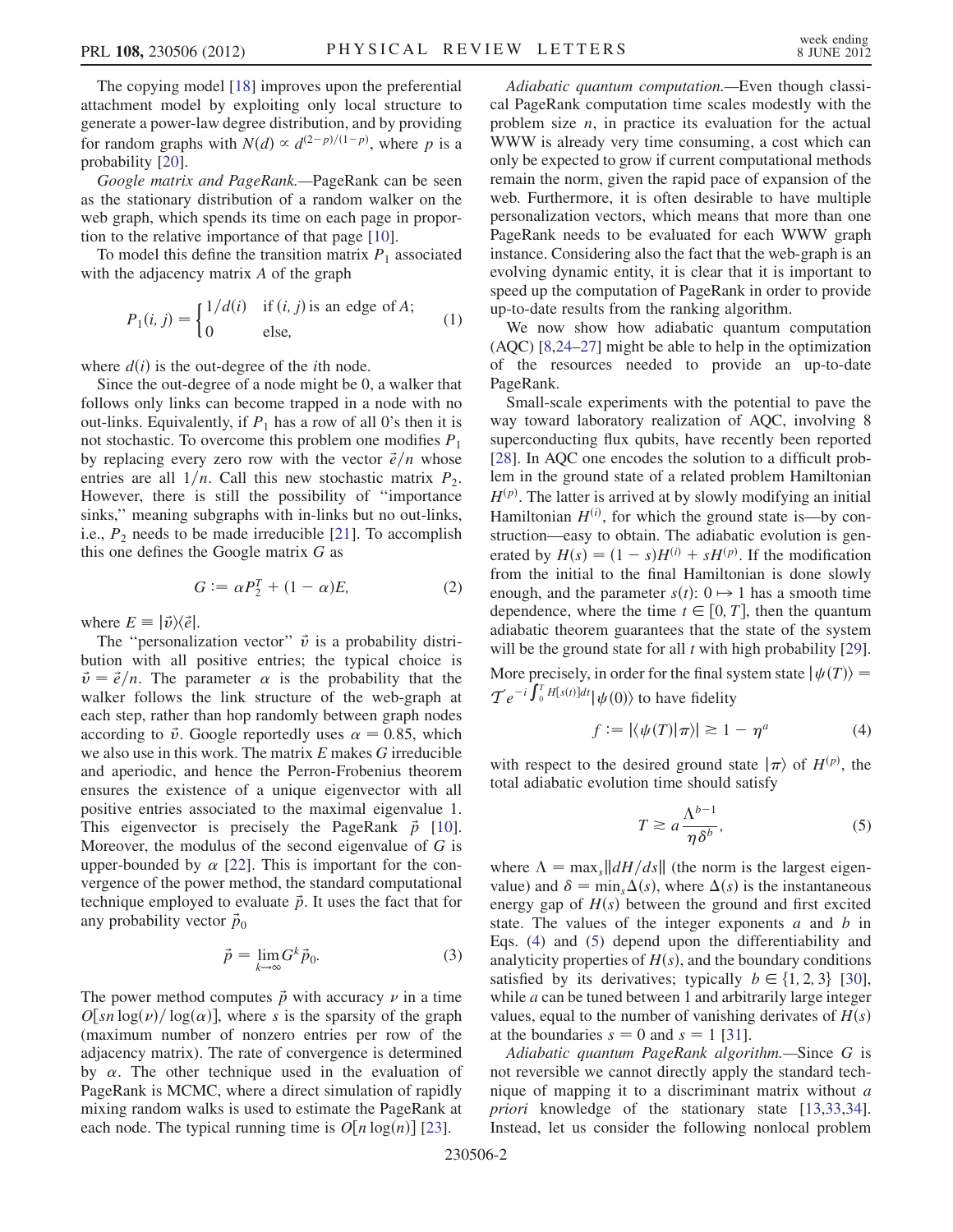<span id="page-2-0"></span>Hamiltonian associated with a generic Google matrix G (note that we use  $H$  and  $h$  for local and nonlocal Hamiltonians, respectively):

$$
h^{(p)} = h(G) \equiv (\mathbb{I} - G)^{\dagger} (\mathbb{I} - G). \tag{6}
$$

Since  $h(G)$  is positive semidefinite, and 1 is the maximal eigenvalue of G associated with  $\vec{p}$ , it follows that the ground state of  $h(G)$  is given by  $|\pi\rangle \equiv \vec{p}/\|\vec{p}\|_2$ . The initial Hamiltonian has a similar form, but it is associated with the Google matrix  $G_c$  of the complete graph [[35](#page-4-26)]

$$
h^{(i)} = h(G_c) \equiv (\mathbb{I} - G_c)^{\dagger} (\mathbb{I} - G_c). \tag{7}
$$

The ground state of  $h^{(i)}$  is  $|\psi(0)\rangle = \sum_{j=1}^{n} |j\rangle/\sqrt{n}$ , a fully delegating uniform quantum superposition state. The delocalized, uniform quantum superposition state. The basis vectors  $|j\rangle$  span the *n*-dimensional Hilbert space of  $log(n)$  qubits. The interpolating adiabatic Hamiltonian is

$$
h(s) = (1 - s)h^{(i)} + sh^{(p)}.
$$
 (8)

<span id="page-2-1"></span>Equations [\(6\)](#page-2-0)–([8](#page-2-1)) completely characterize the adiabatic quantum PageRank algorithm, apart from the interpolation function  $s(t)$ , which can be optimized using differential geometric or variational methods to simultaneously minimize the adiabatic evolution time  $T$  and the adiabatic error  $\varepsilon := \sqrt{1-f^2}$  [[36](#page-4-27)[–38\]](#page-4-28). By simulating the dynamics generated by  $h(s)$  we can estimate the parameters in Eq. (5) [39] ated by  $h(s)$  we can estimate the parameters in Eq. [\(5](#page-1-1)) [[39\]](#page-4-29).<br>Simulation results —Figs. 1 and 2 summarize our nu-

Simulation results.—Figs. [1](#page-2-2) and [2](#page-2-3) summarize our numerical simulations on the USC high-performance cluster [\[41\]](#page-4-30). Figure [1](#page-2-2) shows the results for the preferential attachment model, providing information on the adiabatic error  $\varepsilon$  and the scaling of  $\lambda = || dh/ds || = ||h^{(p)} - h^{(i)}||$ 

<span id="page-2-2"></span>

FIG. 1 (color online). Top panel: The typical adiabatic error  $[\varepsilon]_{\text{ave}}$  scales approximately as  $T^{-0.48}$ . Results are for a system of size  $n = 16$  (we checked different sizes obtaining similar resize  $n = 16$  (we checked different sizes obtaining similar results), averaged over 100 random web-graph realizations. Bottom panel:  $[\lambda]_{ave}$  scales as loglog $(n)$ , with a prefactor which is approximately 3. Results were averaged over 1000 random web-graph realizations. See text for more details.

[corresponding to the numerator in Eq.  $(5)$  $(5)$  $(5)$ ], with respect to the number of web-graph nodes. In these simulations we made no attempt to minimize the error by optimizing  $s(t)$ . From the upper panel we can conclude that the adiabatic runtime T scales as the inverse square of the adiabatic error  $\varepsilon$ . The bottom panel shows the ensemble average of  $\lambda$ . The fit clearly shows that for the preferential attachment model  $\lambda$  exhibits a double logarithmic scaling as a function of n. We checked numerically that similar results hold also for the copying model (not shown).

Figure [2](#page-2-3) displays the scaling of the minimum gap with respect to system size, averaged over 1000 random webgraph realizations. The top panel displays the results for the preferential attachment model. The bottom panel is for the copying model, for which we considered different values of the parameter  $p$ . In both models the random graphs were generated so that they have both in- and outdegree power-law distributions. More specifically, we mixed (i.e., added the adjacency matrices of) graphs  $G_A$ , with only in-degree power-law distributions, with graphs  $G_B$  with only out-degree power-law distributions. For the simulations reported here, the maximum out-degree for  $G_B$  is approximately 3 times greater than the maximum in-degree for  $G_A$ . Our simulation results, which cover nearly 4 orders of magnitude of graph sizes, indicate that, for the class of graphs we have considered, the inverse of the average gap is proportional to  $log(n)$ .

Putting together the above observations, namely, that for a typical graph instance  $\lambda \sim \text{polyloglog}(n)$ ,  $\delta \sim$  $1/\text{polylog}(n)$ ,  $T \sim \varepsilon^{-c}$  (with  $c \approx 2$ , see Fig. [1\)](#page-2-2), we can

<span id="page-2-3"></span>

FIG. 2 (color online). Scaling of the inverse of the average minimum gap,  $1/[\delta]_{\text{ave}}$ , for the preferential attachment model (top panel), and copying model (bottom panel). We checked numerically that the same logarithmic scaling holds for the averaged inverse gap  $[1/\delta]_{ave}$ , with the latter slightly larger than  $1/[\delta]_{\text{ave}}$  for all graph sizes n [[20](#page-4-13)]. Note that for the copying model the parameter  $p$ , relative to the in-degree distribution, affects only the prefactor of the scaling.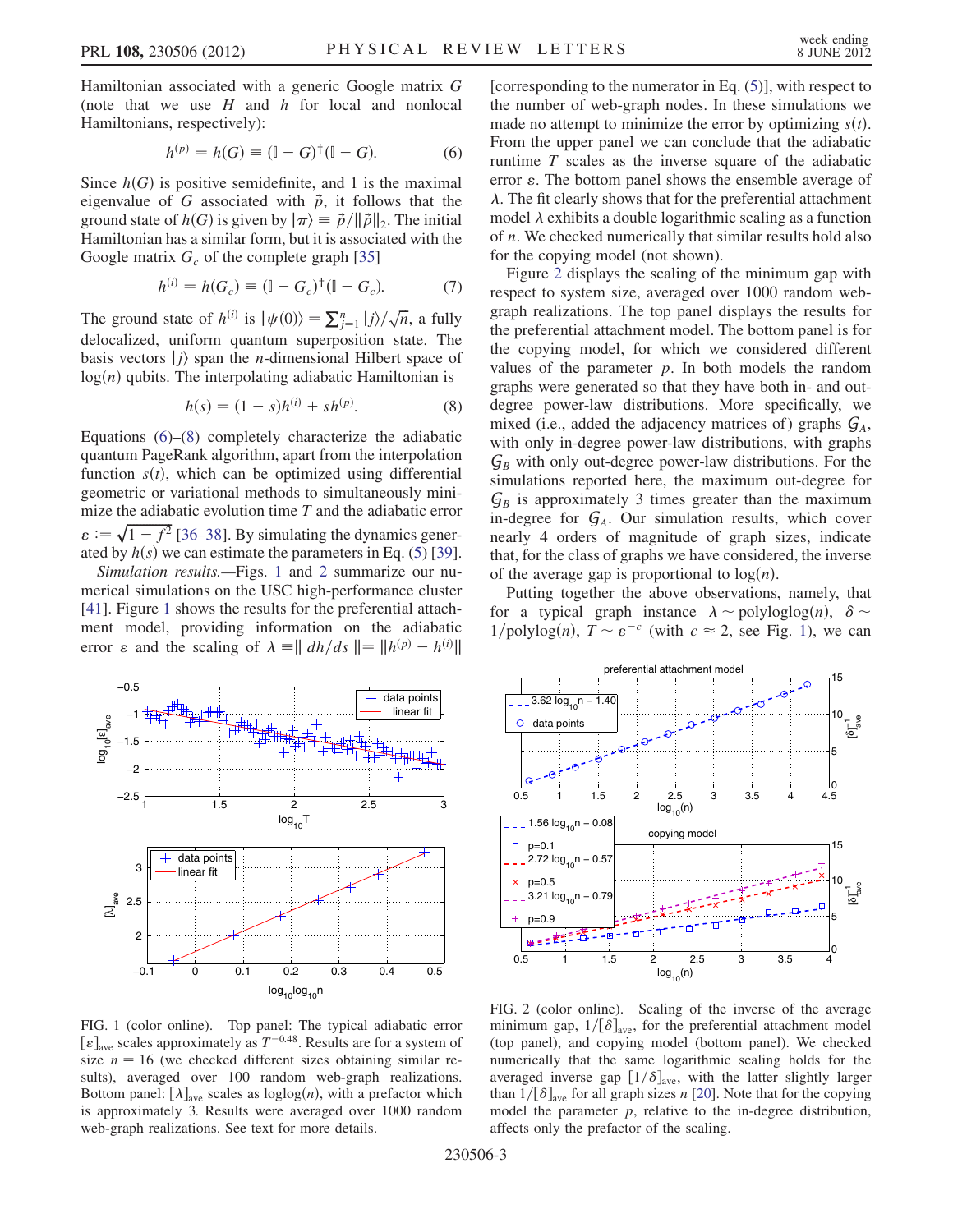<span id="page-3-0"></span>conclude from Eq. [\(5](#page-1-1)) that the typical runtime of the adiabatic quantum PageRank algorithm scales as

$$
T \sim \varepsilon^{-2} [\log \log(n)]^{b-1} [\log(n)]^b, \tag{9}
$$

where  $b$  is some small positive integer that depends on the details of the network topology (see Fig. [2\)](#page-2-3). We checked this result by simulating the adiabatic evolution of the system allowing for a runtime  $T = \epsilon^{-2} [\log \log(n)]^{b-1}$ <br>[log(n)]<sup>b</sup> with both  $b = 2$  and  $b = 3$  for small gra system anowing for a funtile  $I - \epsilon$  -[log[og(n)]<sup>3</sup>  $\land$ <br>[log(n)]<sup>b</sup> with both  $b = 2$  and  $b = 3$  for small graphs<br>(up to 20 nodes) with a fixed small  $\epsilon$ . For each evolving (up to 20 nodes), with a fixed small  $\epsilon$ . For each evolving random graph we found that the final calculated adiabatic error  $\varepsilon$  is always upper bounded by  $\epsilon$ .

Mapping to a local Hamiltonian.—Since the Google matrix G is not sparse, the physical implementation of the  $log(n)$  qubits Hamiltonian in Eq. ([8](#page-2-1)) can, in general, require many-body interactions with arbitrarily high locality. This problem is similar to one that arises, e.g., in the quantum adiabatic implementation of Grover's search algorithm [\[25\]](#page-4-31). A general technique to overcome the nonlocality problem is the use of so-called perturbation gadgets, which requires the introduction of ancillary qubits [[42](#page-4-32)]. However, a more direct alternative is to map the dynamics generated by Eq.  $(8)$  $(8)$  $(8)$  from the *n*-dimensional Hilbert space into the *n*-dimensional single particle excitation subspace of an effective  $2<sup>n</sup>$ -dimensional Hilbert space with  $n$  qubits. This correspondence has been used recently in a different context to study the quantum dynamics of biomolecular systems [[43](#page-4-33)], and it has also been considered from an experimental perspective [[44\]](#page-5-0). The new effective adiabatic Hamiltonian is given by

<span id="page-3-1"></span>
$$
H(s) = \sum_{i=1}^{n} h(s)_{ii} \sigma_i^+ \sigma_i^- + \sum_{i < j}^{n} h(s)_{ij} (\sigma_i^+ \sigma_j^- + \sigma_j^+ \sigma_i^-),
$$
\n(10)

where  $h(s)_{ij}$  is the  $(i, j)$ th matrix element of  $h(s)$  as given in Eq. ([8\)](#page-2-1), and  $\sigma_i^{\pm}$  is the Pauli raising or lowering matrix for the ith qubit (or web-graph node) [[45](#page-5-1)]. The spectral properties of  $H(s)$  in the single particle excitation subspace are the same as those of  $h(s)$  [\[20](#page-4-13)]. This implies that the estimate ([9\)](#page-3-0) also holds for  $H(s)$ , and hence one could envision programming  $H(s)$  of Eq. [\(10\)](#page-3-1) onto physical systems such as excitonic quantum dots or flux qubits, where two-qubit coupling has been shown to be sign and magnitude tunable [\[47–](#page-5-2)[49\]](#page-5-3). Provided this programming step can be executed in time at most  $O[\log(n)]$ , updating the matrix elements  $h(s)_{ij}$  is efficient [[50](#page-5-4)].

At the conclusion of the adiabatic evolution generated by the Hamiltonian in Eq. [\(10\)](#page-3-1), the PageRank vector  $\vec{p} = {p_i}$  is encoded into the quantum PageRank state  $\langle \nabla \rangle = \sum_{i=1}^{n} \sqrt{\pi_i} |i\rangle$  of an *n*-qubit system, where  $|i\rangle$  is the vector with 1 in the *i*th entry and 0's in all the others. The vector with 1 in the ith entry, and 0's in all the others. The probability of finding the only allowed excitation at site  $i$ is  $\pi_i = p_i^2 / ||\vec{p}||_2^2$ . One can estimate  $\pi_i$  by repeatedly sam-<br>pling the expectation value of the operator  $\sigma_i^2$  in the final pling the expectation value of the operator  $\sigma_i^z$  in the final state. The number of measurements M needed to estimate

 $\pi_i$  is given by the Chernoff-Hoeffding bound [[52\]](#page-5-5), allowing us to approximate  $\pi_i$  with an additive error  $e_i$ and with  $M = \text{poly}(e_i^{-1})$ . We now discuss tasks for which<br>the quantum ranking algorithm offers a speed-up the quantum ranking algorithm offers a speed-up.

Ranking the top.—The fact that the amplitudes of the quantum PageRank state are  $\{\sqrt{\pi_i}\}\$ , rather than  $\{\sqrt{p_i}\}\$ , is in fact a virtue: we can show that  $\forall i$  the total quantum cost is fact a virtue: we can show that  $\forall i$  the total quantum cost is  $O[n^{2\gamma_i-1} \text{polylog}(n)]$  for estimating the rank  $\pi_i$  with additive error  $e_i \approx \pi$ , while the corresponding classical cost is tive error  $e_i \sim \pi_i$ , while the corresponding classical cost is at best  $O[n^{\gamma_i} \log(n)]$  [[53](#page-5-6)]. Thus for this task there is a polynomial quantum speed-up whenever  $\gamma_i$  < 1; our simulations show that this is indeed the case for the top-ranked  $log(n)$  pages.

Comparing successive PageRanks.—Another context for useful applications is ''q-sampling'' [[13](#page-4-7)]. Since the classical PageRank algorithm is so costly when applied to the WWW, one would like to develop criteria for when to run it, e.g., after a relevant perturbation to the graph. The adiabatic quantum algorithm can provide, in time  $O[polylog(n)]$ , the pre- and post-perturbation states  $\ket{\pi}$  and  $\ket{\tilde{\pi}}$  as input to a quantum circuit implementing the SWAP-test [\[16\]](#page-4-8). To obtain an estimate of the fidelity  $|\langle \pi | \tilde{\pi} \rangle|^2$  we need to measure an ancilla  $O(1)$  times, the number depending only on the desired precision. Whenever some relevant perturbation of the previous quantum PageRank state is observed, one can decide to run the classical algorithm again to update the classical PageRank. Deciding whether two probability distributions—one of which is known—are close, classically requires approximately  $\sqrt{n}$  samples [\[14](#page-4-34)[,54\]](#page-5-7). Related quantum algorithms for testing properties of distributions [[55](#page-5-8)] have recently been proposed and analyzed [\[14\]](#page-4-34).

Discussion.—Why do we observe a ''large'' gap that scales as  $O[1/polylog(n)]$ ? The out-degree distribution seems to be the key feature activating the polylogarithmic behavior [\[20\]](#page-4-13). In support of this claim we have also analyzed two other classes of random graphs: one with only in-degree power-law distribution, the other with only outdegree power-law distribution. In the former we found that the average inverse gap scales polynomially in the system size ("small" gap), while in latter we found the large gap, polylogarithmic scaling. On the other hand, when the out degrees are equal to the in degrees (as for undirected graphs) the gap scaling is again polynomial. The scaling for intermediate cases is determined by the presence or absence of sufficiently many nodes linking to a relevant portion of the graph: the simulations we have reported here show that graphs with approximately 3 times more outgoing than incoming links in the most connected nodes exhibit the polylogarithmic scaling. Establishing the exact connection between the in- and out-degree distributions and gap scaling is an interesting open problem for future research.

It would also be interesting to formulate a quantum circuit version of our PageRank algorithm. Perhaps the results obtained in [[56\]](#page-5-9) concerning the efficient solution of linear systems of equations could be used for this purpose.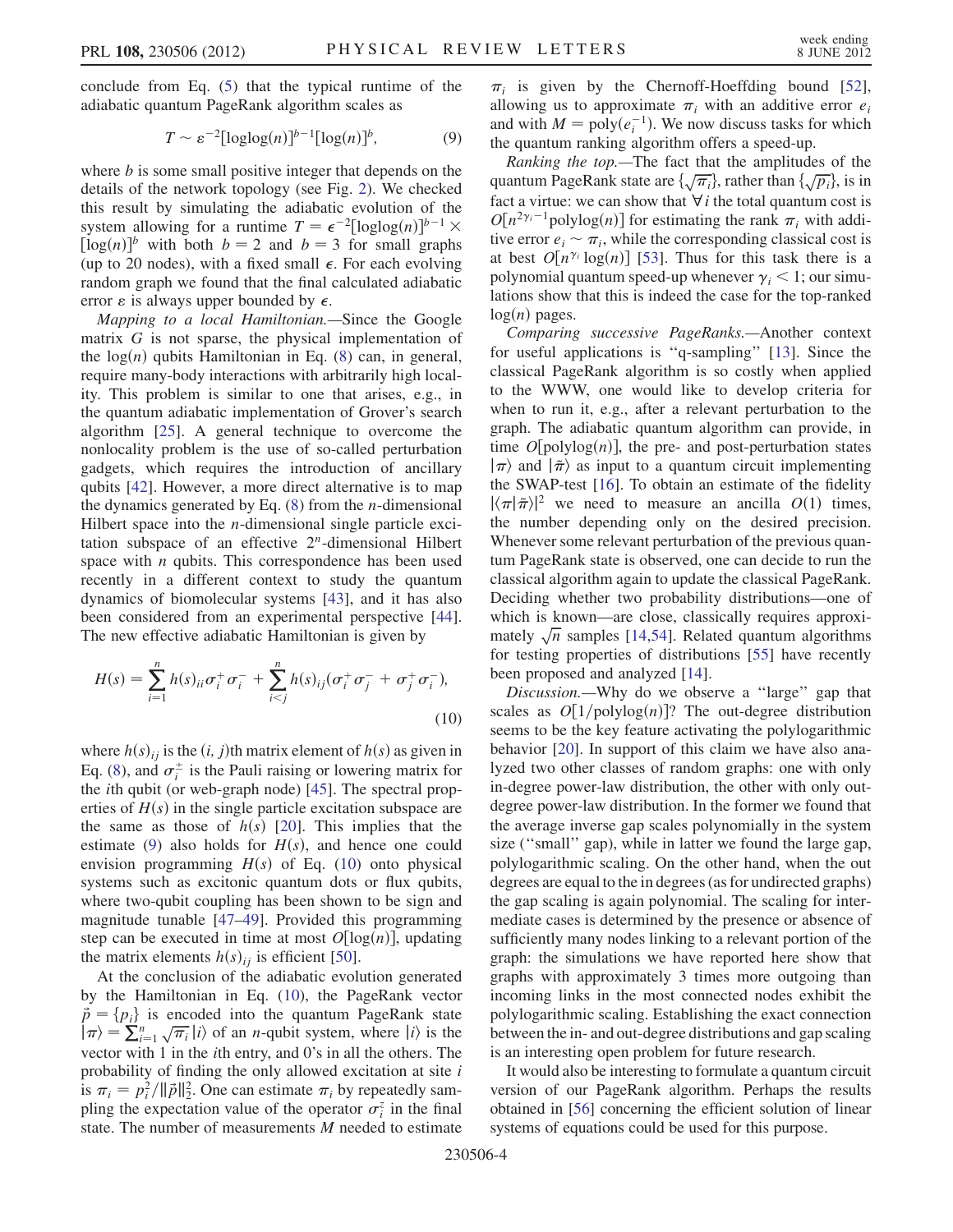The authors are particularly grateful to Aram Harrow for insightful comments. Thanks also to Scott Aaronson, Richard Cleve, Hartmut Neven and Robert Kosut for useful discussions. This work was supported by NSF grants No. PHY-969969 and No. PHY-803304 to P. Z. and D. A. L. Additional support was provided to D. A. L. by the NASA Ames Research Center, the Lockheed Martin Corporation URI program, and the Google Research Award program.

- <span id="page-4-0"></span>[1] M.A. Nielsen and I.L. Chuang, Quantum Computation and Quantum Information (Cambridge University Press, Cambridge, England, 2004).
- <span id="page-4-2"></span><span id="page-4-1"></span>[2] D. Bacon and W. van Dam, [Commun. ACM](http://dx.doi.org/10.1145/1646353.1646375) 53, 84 (2010).
- [3] C.D. Manning, P. Raghavan, and H. Schütze, *Introduction* to Information Retrieval (Cambridge University Press, New York, NY, 2008).
- <span id="page-4-3"></span>[4] Several recent papers have reported a physics approach to the properties of the Google matrix and the PageRank vector, e.g., [[5](#page-4-35)[–7](#page-4-36)]. The focus of this research is mainly on localization phenomena occurring on the web graph, and unlike our work, it does not fully address computational complexity issues.
- <span id="page-4-35"></span>[5] N. Perra, V. Zlati, A. Chessa, C. Conti, D. Donato, and G. Caldarelli, Europhys. Lett. 88[, 48 002 \(2009\).](http://dx.doi.org/10.1209/0295-5075/88/48002)
- [6] O. Giraud, B. Georgeot, and D.L. Shepelyansky, [Phys.](http://dx.doi.org/10.1103/PhysRevE.80.026107) Rev. E 80[, 026107 \(2009\)](http://dx.doi.org/10.1103/PhysRevE.80.026107).
- <span id="page-4-36"></span>[7] B. Georgeot, O. Giraud, and D. L. Shepelyansky, [Phys.](http://dx.doi.org/10.1103/PhysRevE.81.056109) Rev. E 81[, 056109 \(2010\)](http://dx.doi.org/10.1103/PhysRevE.81.056109).
- <span id="page-4-4"></span>[8] E. Farhi, J. Goldstone, S. Gutmann, and M. Sipser, [arXiv:](http://arXiv.org/abs/quant-ph/0001106) [quant-ph/0001106.](http://arXiv.org/abs/quant-ph/0001106)
- <span id="page-4-5"></span>[9] S. Brin and L. Page, [Computer Networks and ISDN](http://dx.doi.org/10.1016/S0169-7552(98)00110-X) Systems 30[, 107 \(1998\).](http://dx.doi.org/10.1016/S0169-7552(98)00110-X)
- <span id="page-4-14"></span>[10] A. N. Langville and C. D. Meyer, *Google's PageRank and* Beyond: The Science of Search Engine Rankings (Princeton University Press, Princeton, NJ, 2006).
- <span id="page-4-9"></span>[11] A. Bonato, A Course on the Web Graph (American Mathematical Society, Boston, MA, USA, 2008).
- <span id="page-4-7"></span><span id="page-4-6"></span>[12] P. Berkhin, [Internet Math.](http://dx.doi.org/10.1080/15427951.2005.10129098) 2, 73 (2005).
- [13] D. Aharonov and A. Ta-Shma, in Proceedings of the 35th Annual ACM Symposium on Theory of Computing, STOC '03 (ACM, New York, NY, USA, 2003), p. 20.
- <span id="page-4-34"></span>[14] S. Bravyi, A. Harrow, and A. Hassidim, [IEEE Trans. Inf.](http://dx.doi.org/10.1109/TIT.2011.2134250) Theory 57[, 3971 \(2011\)](http://dx.doi.org/10.1109/TIT.2011.2134250).
- [15] G. Brassard, P. Höyer, and M. Mosca, in Quantum Information Science and its Contributions to Mathematics, Contemporary Mathematics Series Millennium Volume (AMS, Washington, D.C., 2002), p. 53.
- <span id="page-4-8"></span>[16] H. Buhrman, R. Cleve, J. Watrous, and R. de Wolf, Phys. Rev. Lett. 87, 167902 (2001).
- <span id="page-4-11"></span><span id="page-4-10"></span>[17] A.L. Barabasi and R. Albert, Science 286[, 509 \(1999\).](http://dx.doi.org/10.1126/science.286.5439.509)
- [18] J. M. Kleinberg, R. Kumar, P. Raghavan, S. Rajagopalan, and A. S. Tomkins, in Computing and Combinatorics, Proceedings of the 5th Annual International Conference, COCOON'99 (1999), p. 1.
- <span id="page-4-12"></span>[19] B. Bollobás, O. Riordan, J. Spencer, and G. Tusnády, [Random Struct. Algorithms](http://dx.doi.org/10.1002/rsa.1009) 18, 279 (2001).
- <span id="page-4-13"></span>[20] See Supplemental Material at [http://link.aps.org/](http://link.aps.org/supplemental/10.1103/PhysRevLett.108.230506) [supplemental/10.1103/PhysRevLett.108.230506](http://link.aps.org/supplemental/10.1103/PhysRevLett.108.230506) for

details on the preferential attachment and copying models, a discussion of the equivalence of the nonlocal and local single-excitation Hamiltonians, and additional simulation result.

- <span id="page-4-15"></span>[21] An irreducible stochastic matrix implies that there exists a directed path from each node to any other node.
- <span id="page-4-16"></span>[22] This result only requires both  $P_2^T$  and E to be row sto-<br>chastic and E to have rank 1.1571 chastic, and  $E$  to have rank 1 [[57](#page-5-10)].
- <span id="page-4-17"></span>[23] B. Bahmani, A. Chowdhury, and A. Goel, Proc. VLDB Endow. (2010), Vol. 4, p. 173.
- <span id="page-4-18"></span>[24] E. Farhi, J. Goldstone, S. Gutmann, J. Lapan, A. Lundgren, and D. Preda, Science 292[, 472 \(2001\).](http://dx.doi.org/10.1126/science.1057726)
- <span id="page-4-31"></span>[25] J. Roland and N. J. Cerf, Phys. Rev. A 65[, 042308 \(2002\).](http://dx.doi.org/10.1103/PhysRevA.65.042308)
- [26] A. P. Young, S. Knysh, and V. N. Smelyanskiy, [Phys. Rev.](http://dx.doi.org/10.1103/PhysRevLett.101.170503) Lett. 101[, 170503 \(2008\).](http://dx.doi.org/10.1103/PhysRevLett.101.170503)
- <span id="page-4-19"></span>[27] N. G. Dickson and M. H. S. Amin, [Phys. Rev. Lett.](http://dx.doi.org/10.1103/PhysRevLett.106.050502) 106, [050502 \(2011\).](http://dx.doi.org/10.1103/PhysRevLett.106.050502)
- <span id="page-4-20"></span>[28] M. W. Johnson, M. H. S. Amin, S. Gildert, T. Lanting, F. Hamze, N. Dickson, R. Harris, A. J. Berkley, J. Johansson, P. Bunyk, E. M. Chapple, C. Enderud, J. P. Hilton, K. Karimi, E. Ladizinsky, N. Ladizinsky, T. Oh, I. Perminov, C. Rich, M.C. Thom, E. Tolkacheva, C. J. S. Truncik, S. Uchaikin, J. Wang, B. Wilson, and G. Rose, [Nature \(London\)](http://dx.doi.org/10.1038/nature10012) 473, 194 (2011).
- <span id="page-4-21"></span>[29] S. Teufel, Adiabatic Perturbation Theory in Quantum Dynamics (Springer-Verlag, Berlin, 2003).
- <span id="page-4-22"></span>[30] S. Jansen, M.-B. Ruskai, and R. Seiler, [J. Math. Phys.](http://dx.doi.org/10.1063/1.2798382) (N.Y.) 48[, 102111 \(2007\).](http://dx.doi.org/10.1063/1.2798382)
- <span id="page-4-23"></span>[31] See, e.g., Theorem 1 in Ref. [[32](#page-4-37)] for a complete statement, including prefactors omitted in Eqs. [\(4\)](#page-1-0) and ([5\)](#page-1-1).
- <span id="page-4-37"></span>[32] D. A. Lidar, A. T. Rezakhani, and A. Hamma, [J. Math.](http://dx.doi.org/10.1063/1.3236685) Phys. (N.Y.) 50[, 102106 \(2009\).](http://dx.doi.org/10.1063/1.3236685)
- <span id="page-4-24"></span>[33] M. Szegedy, Annual IEEE Symp. Foundations of Computer Science (IEEE, Bellingham, WA, 2004), p. 32.
- <span id="page-4-25"></span>[34] H. Krovi, M. Ozols, and J. Roland, [Phys. Rev. A](http://dx.doi.org/10.1103/PhysRevA.82.022333) 82, [022333 \(2010\).](http://dx.doi.org/10.1103/PhysRevA.82.022333)
- <span id="page-4-26"></span>[35] When the initial Hamiltonian is chosen to be classical, i.e., with a ground state equal to  $|j\rangle$ , the *j*th node of the web graph, instead of  $h(G_c)$ , our simulations show that it takes a time sublinear in  $n$ , though superlogarithmic, to generate the final ground state.
- <span id="page-4-27"></span>[36] A. T. Rezakhani, W.-J. Kuo, A. Hamma, D. A. Lidar, and P. Zanardi, Phys. Rev. Lett. 103[, 080502 \(2009\)](http://dx.doi.org/10.1103/PhysRevLett.103.080502).
- [37] A. T. Rezakhani, D. F. Abasto, D. A. Lidar, and P. Zanardi, Phys. Rev. A 82[, 012321 \(2010\).](http://dx.doi.org/10.1103/PhysRevA.82.012321)
- <span id="page-4-28"></span>[38] A. T. Rezakhani, A. K. Pimachev, and D. A. Lidar, [Phys.](http://dx.doi.org/10.1103/PhysRevA.82.052305) Rev. A 82[, 052305 \(2010\)](http://dx.doi.org/10.1103/PhysRevA.82.052305).
- <span id="page-4-29"></span>[39] We used the Krylov subspace method [\[40](#page-4-38)] to propagate the Schrödinger equation subject to the Hamiltonian  $h(s)$ , and exact numerical diagonalization to extract the spectral gap.
- <span id="page-4-38"></span>[40] M. Hochbruck and C. Lubich, [SIAM J. Numer. Anal.](http://dx.doi.org/10.1137/S0036142995280572) 34, [1911 \(1997\)](http://dx.doi.org/10.1137/S0036142995280572).
- <span id="page-4-30"></span>[41] The University of Southern California High-Performance Cluster (USC-HPC), or Linux Computing Resource, consists of 785 dual-core/dual-processor nodes and  $5 \times 16$ processors, 64 GB, large memory servers, interconnected with Ethernet and 2 GB Myrinet backbone, and a 1990 quad-core or hex-core/dual-processor nodes cluster with Ethernet and a 10 GB Myrinet backbone.
- <span id="page-4-33"></span><span id="page-4-32"></span>[42] S. P. Jordan and E. Farhi, Phys. Rev. A 77[, 062329 \(2008\).](http://dx.doi.org/10.1103/PhysRevA.77.062329)
- [43] P. Giorda, S. Garnerone, P. Zanardi, and S. Lloyd, [arXiv:1106.1986.](http://arXiv.org/abs/1106.1986)